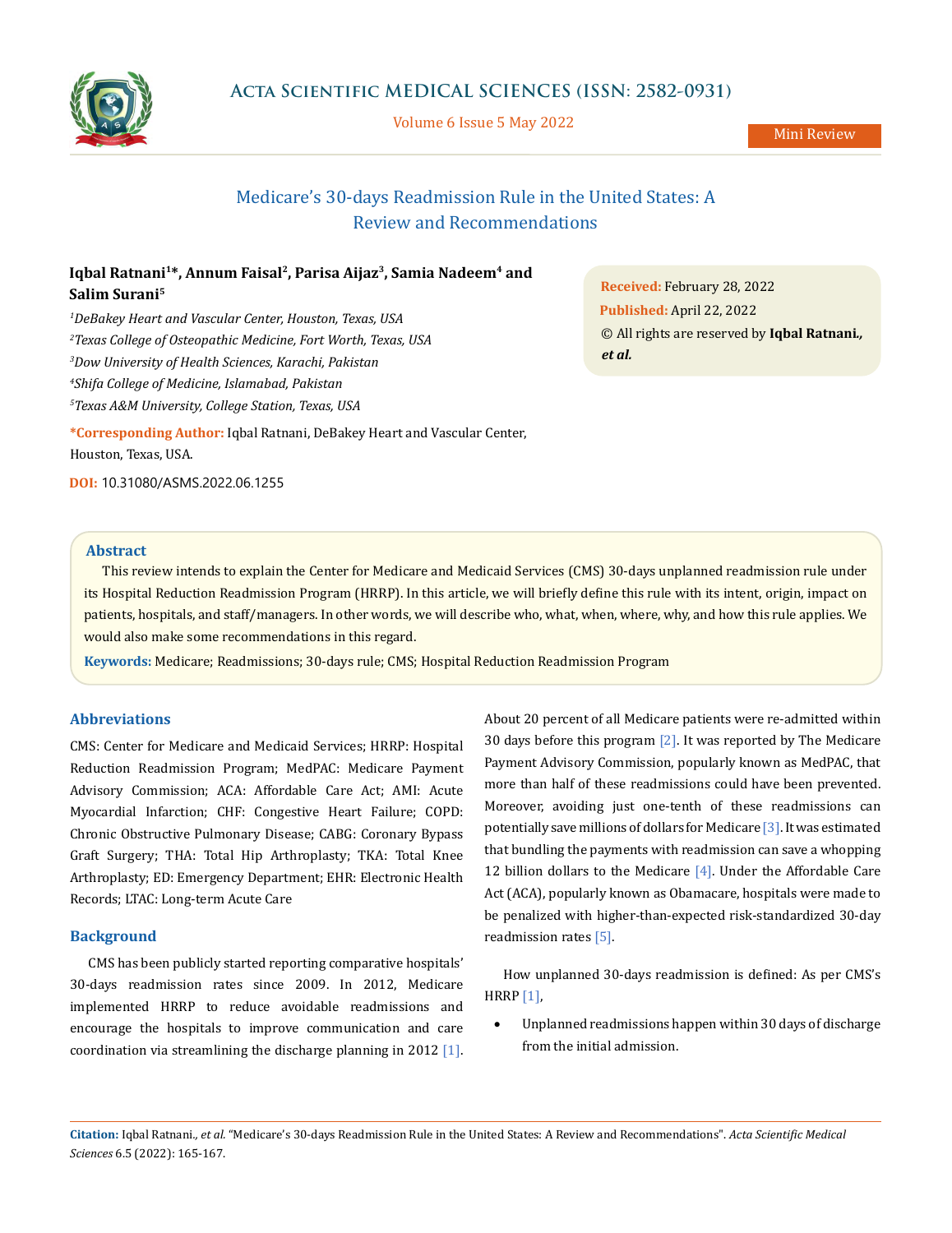Patients' readmission to the same hospital or another acute care hospital for any reason.

Readmissions to any acute care hospital are counted, irrespective of the principal diagnosis. As the name implies, it excludes planned readmissions [1].

#### **Included diagnoses**

In the first phase of the implementation, three major diagnoses (Acute Myocardial Infarction (AMI), Congestive Heart Failure (CHF), and pneumonia) were included. Later, chronic obstructive pulmonary disease (COPD), coronary artery bypass graft (CABG) surgery, elective primary total hip arthroplasty, and/or total knee arthroplasty (THA/TKA) were added to the previous three diagnoses [7]. In addition, the diagnosis of pneumonia was expanded to include aspiration pneumonia and pneumonia with sepsis [4].

#### **Benefit vs. harm**

It has been reported that since the launch of this program, the National Emergency Department's (ED) visits have been on rising  $[7,8]$ . However, government reports insist that the rise in ED visits is unrelated to the HRRP program. On the contrary, both raw and risk-adjusted readmissions within 30 days for the said included diagnoses have declined faster than anticipated  $[4]$ . Debate is still unabated as independent reports continue to suggest an increase in 30-day, 90-day, and 1-year risk-adjusted mortality for CHF  $[8]$ .

#### **Impact on hospitals and patients**

In the fiscal year 2019, 82% of hospitals received readmissions penalties. This is even after hospitals employed process improvement in managing the patients and streamlining the discharge planning. The hospitals also created observation units in the ED that can hold patients for longer periods of time  $[9,10]$ . Hospitals have hired extra staff and, in some cases, created offices to comply with this rule and avoid penalties. It has also been alleged that hospitals may be trying to prevent Medicare patients from readmissions [9]. One of the unseen consequences of this change in paradigm is the shifting of many financial obligations directly to the patients for ED visits [10].

#### **Recommendations for hospital**

Although reports have shown that some hospitals have tried to game this rule as described above, the authors of this memorandum would like to endorse the following actions adapted by many hospitals.

- Medications reconciliation before discharge
- Follow up on test results pending at discharge
- Ensuring compliance for follow up outpatient visits
- • Home health follow up
- Supporting patient capacity for self-care  $[11]$
- Enhancing patients' contact with providers via electronic media
- • Identify patients on scientific grounds (readmission predictive model) via various scores available in this regard and incorporate such scorecards in Electronic Health Record (EHR) [12,13]
- In patients who still appears to be high risks for readmission – provision of a skilled nursing facility or Long-Term Acute Care (LTAC) [14]
- Hospitals' continuous effort to improve the current level of performance, processes of care, improved teamwork, enhanced patient satisfaction, and quality and safety [15].

## **Conclusion**

In conclusion, though still debated, CMS's 30-days unplanned readmission rule under HRRP is here to stay. Instead, there is a chance that more diagnoses may get included. Hospitals should prepare themselves with long-term strategies instead of relying on short-term band-aids like observation units in ED. In this point of view article, we have presented background, definition, included diagnoses, its impact on hospitals and patients, and finally, some long-term strategies to deal with the governmental policies.

## **Bibliography**

- 1. Flaks-Manov Natalie., *et al*[. "Identifying Patients at Highest-](https://doi.org/10.1186/s12911-019-0836-6)[Risk: The Best Timing to Apply a Readmission Predictive](https://doi.org/10.1186/s12911-019-0836-6) Model". *[BMC Medical Informatics and Decision Making](https://doi.org/10.1186/s12911-019-0836-6)* 19.1 [\(2019\).](https://doi.org/10.1186/s12911-019-0836-6)
- 2. Flaks-Manov Natalie., *et al*[. "Preventing Hospital Readmissions:](https://doi.org/10.1007/s11606-020-05739-9)  [Healthcare Providers' Perspectives on 'Impactibility' beyond](https://doi.org/10.1007/s11606-020-05739-9) [Ehr 30-Day Readmission Risk Prediction".](https://doi.org/10.1007/s11606-020-05739-9) *Journal of General Internal Medicine* [35.5 \(2020\): 1484–1489.](https://doi.org/10.1007/s11606-020-05739-9)

166

**Citation:** Iqbal Ratnani*., et al.* "Medicare's 30-days Readmission Rule in the United States: A Review and Recommendations". *Acta Scientific Medical Sciences* 6.5 (2022): 165-167.